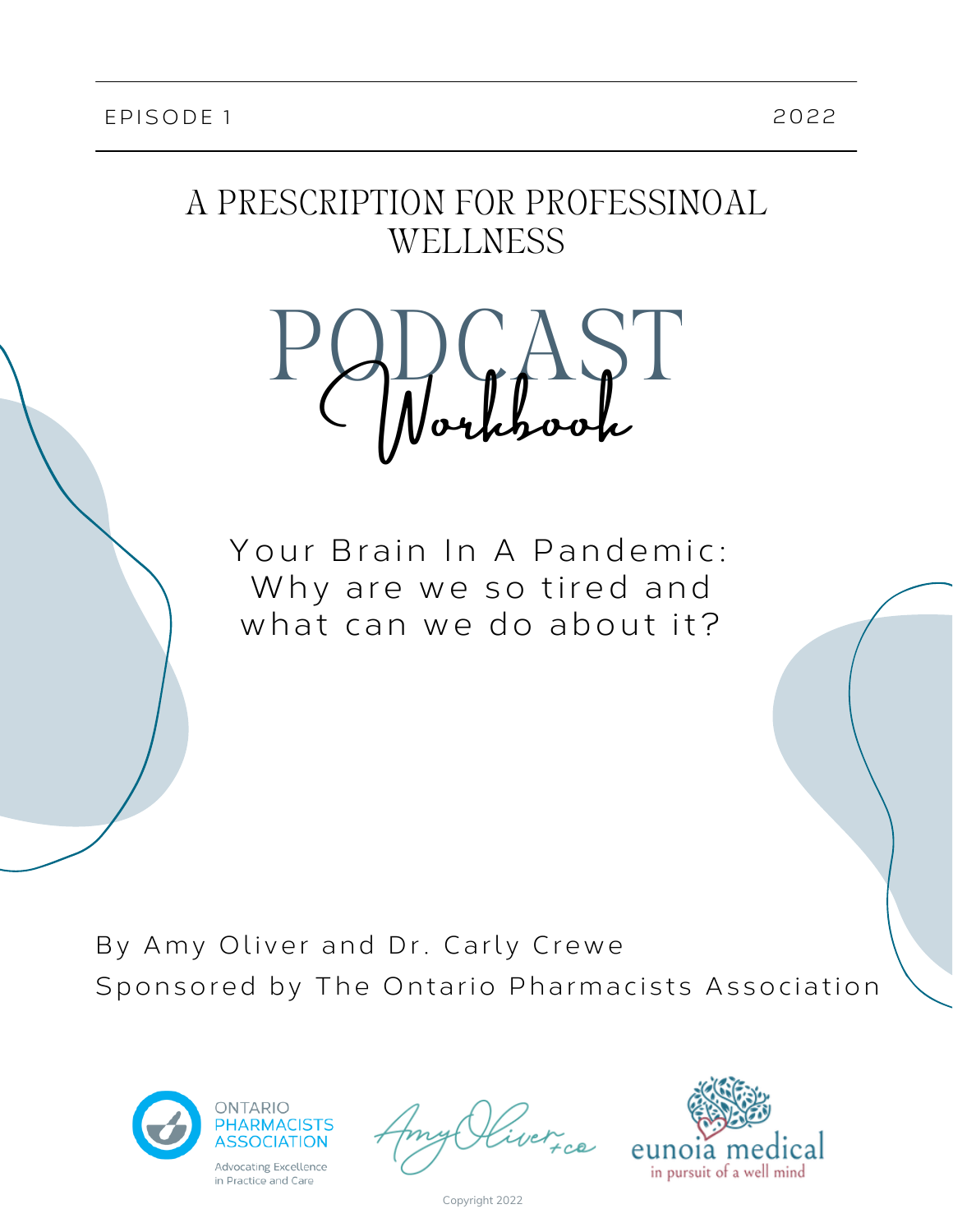A Message From

# THE ONTARIO PHARMACISTS ASSOCIATION

The Ontario Pharmacists Association (OPA) is pleased to present this 8 episode podcast series entitled 'A Prescription for Professional Wellness'.

OPA recognizes the need to support the wellness and engagement of the pharmacy community. Pharmacy professionals spend day in and day out being active members of our patient's care teams and giving so much in order to promote the health and wellbeing of others. Now, more than ever, we need to focus on taking care of each other, and ourselves so that we can move from surviving as a profession to thriving.

The past two years have been the most demanding of the pharmacy profession and of society. We are proud of the work you have done and the contributions you have made. This along with a clear awareness that frontline pharmacy providers have sacrificed many things, including pieces of themselves, to continue to serve our communities.

This podcast is one of the initiatives OPA is putting forth to help promote professional wellness, prevent burnout, and move forward fully engaged in the meaningful work of all pharmacy professionals as we strive to serve our communities now, and into the future.



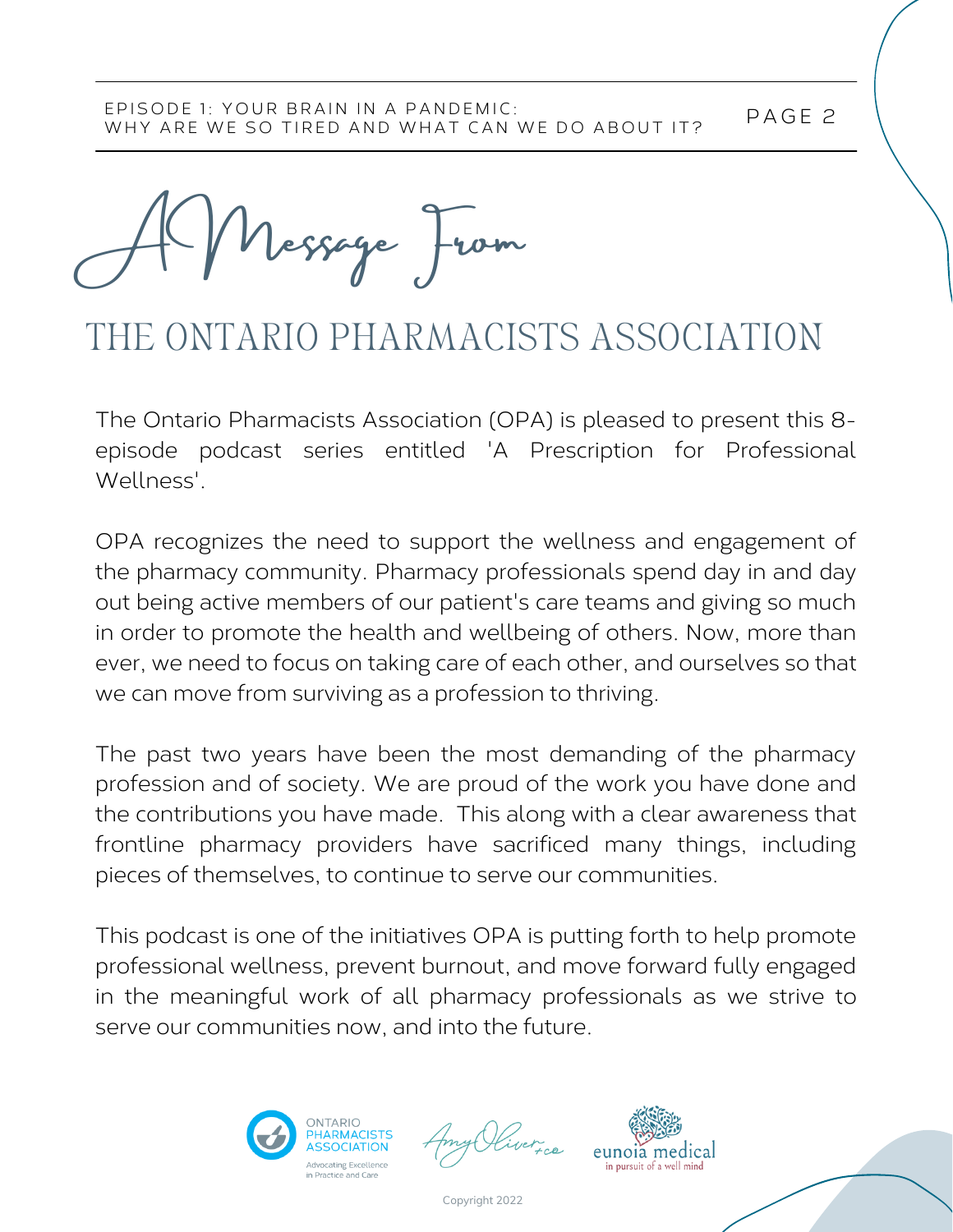# UNDERSTANDING HOW OUR BRAIN WORKS

What does it feel like when we are living in a chronic state of heightened amygdala arousal?



complex tasks, reduced ability to concentrate

Reduced ability to perform multiple tasks simultaneously

Impaired ability to respond to increasing demands

Difficulty

things

Struggling to manage unexpected changes



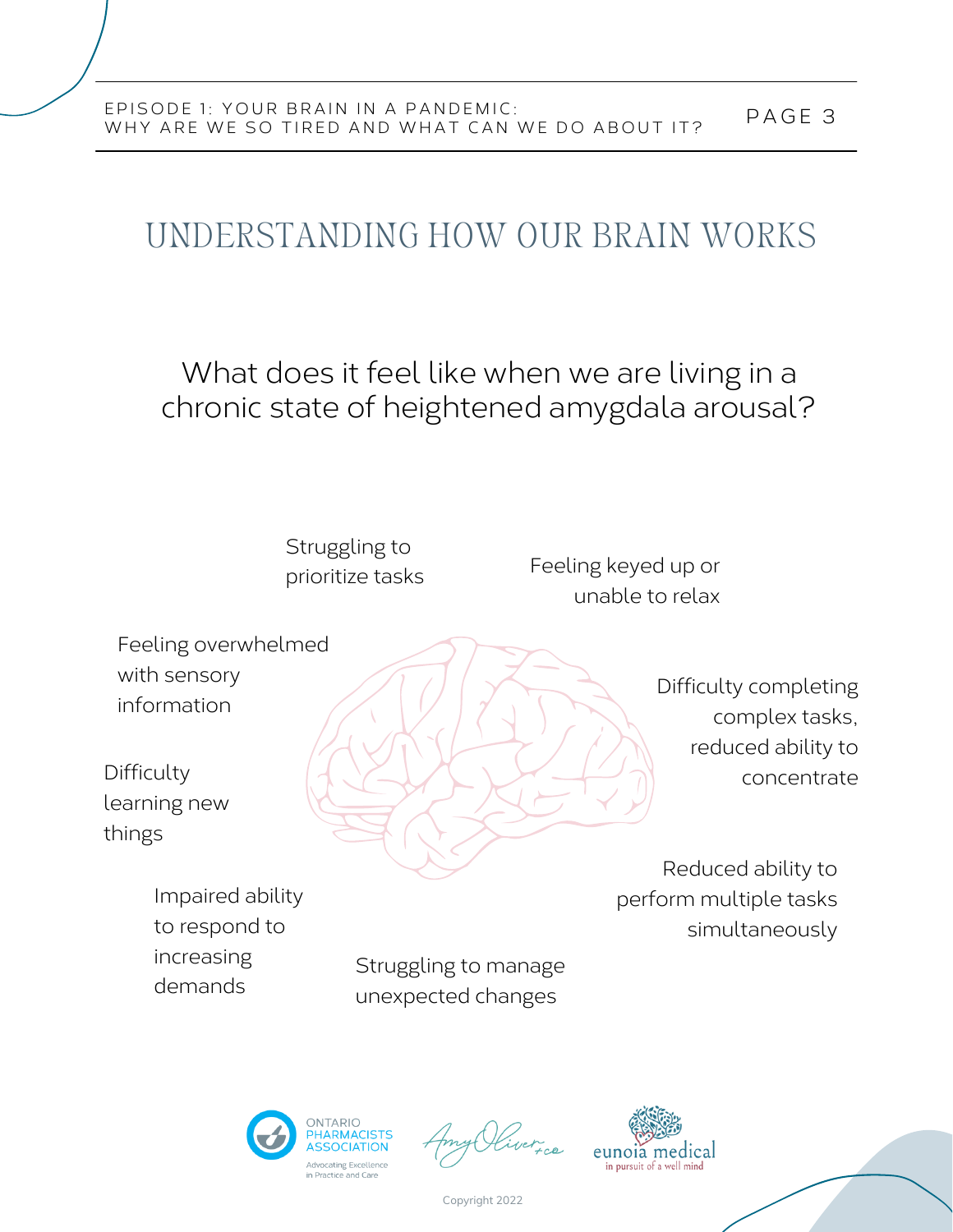rategies!

WHAT CAN WE DO ABOUT BEING SO TIRED?

• Set boundaries and limit the incoming stressful stimuli.



Avoid stimuli first thing in the morning and before you go to bed.



- Prioritizing exercise and sleep to give the limbic system the impression that we're acting on the threat.
- Be honest with yourself about your sleep habits and truly prioritize sleep.
- Pick a rock solid wake time and bedtime. Be consistent, even on weekends.
- Limit intake of stimulating substances at least 3-4 hours prior to bed.
- Have self-compassion and don't shame yourself for feeling badly.



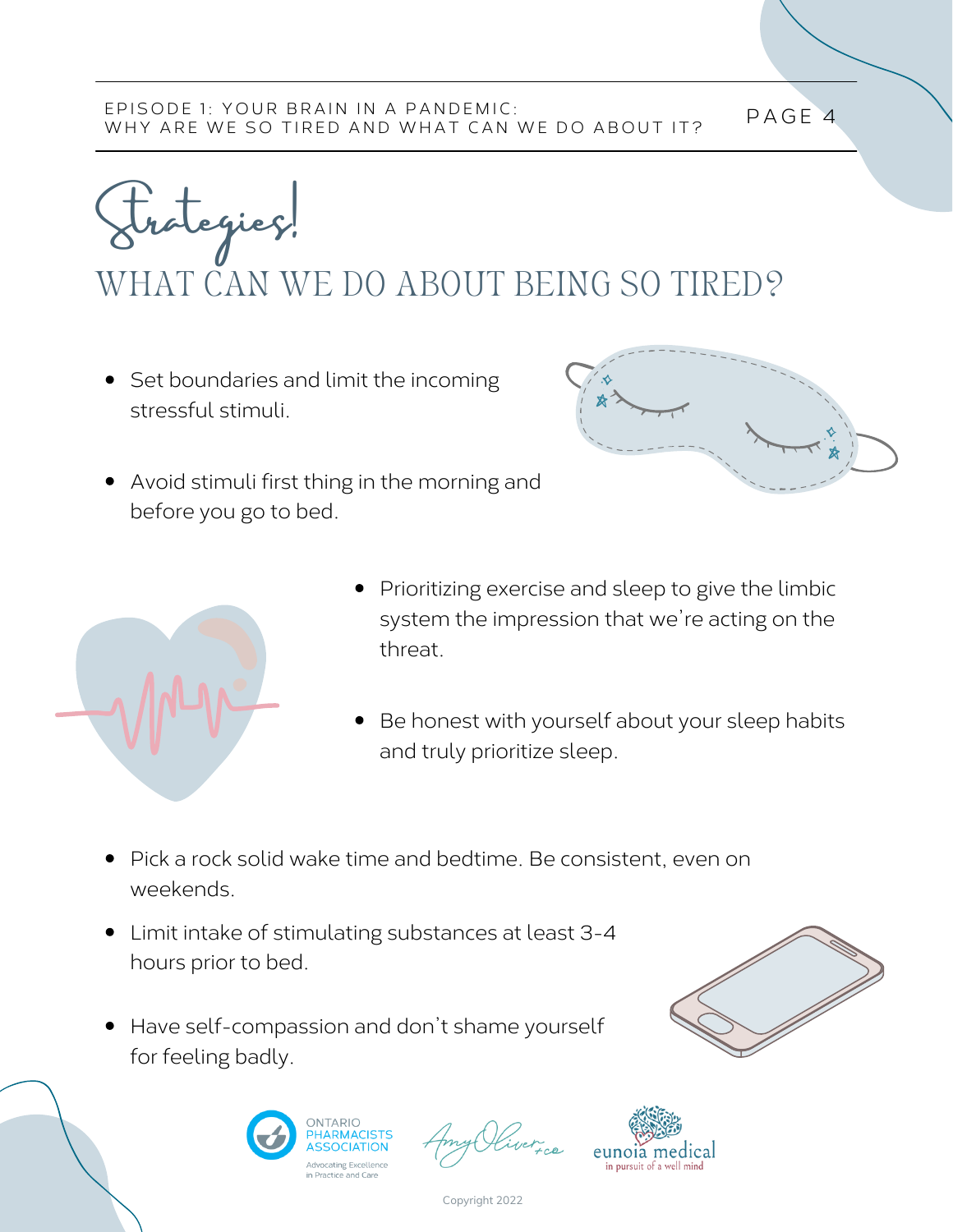P AGE 5 EPISODE 1: YOUR BRAIN IN A PANDEMIC: WHY ARE WE SO TIRED AND WHAT CAN WE DO ABOUT IT?

Personal Reflection:

NORMALIZING YOUR EXPERIENCES. FIRST – WHAT HAVE YOU BEEN FEELING WHILE LIVING IN A CHRONIC STATE OF HEIGHTENED AMYGDALA AROUSAL?

What examples do you have of having had difficulty completing complex tasks?

Describe some of the examples where you are feeling like you have a reduced ability to perform multiple tasks.



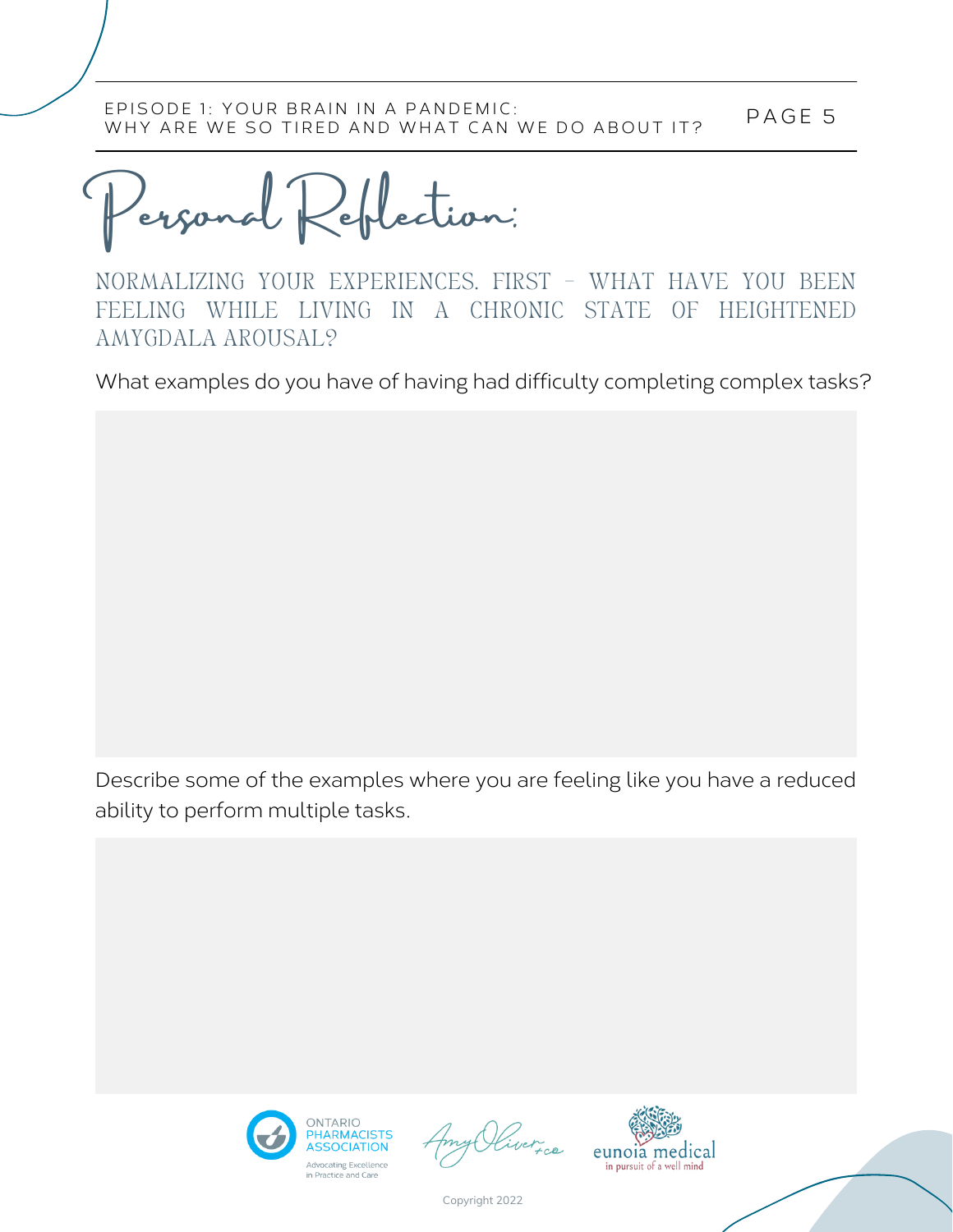### P AGE 6 EPISODE 1: YOUR BRAIN IN A PANDEMIC: WHY ARE WE SO TIRED AND WHAT CAN WE DO ABOUT IT?

How well do you feel you have managed unexpected changes?

How do you feel about learning new things right now?

How well do you feel you are responding to increased demands that are placed on you?



iver ca

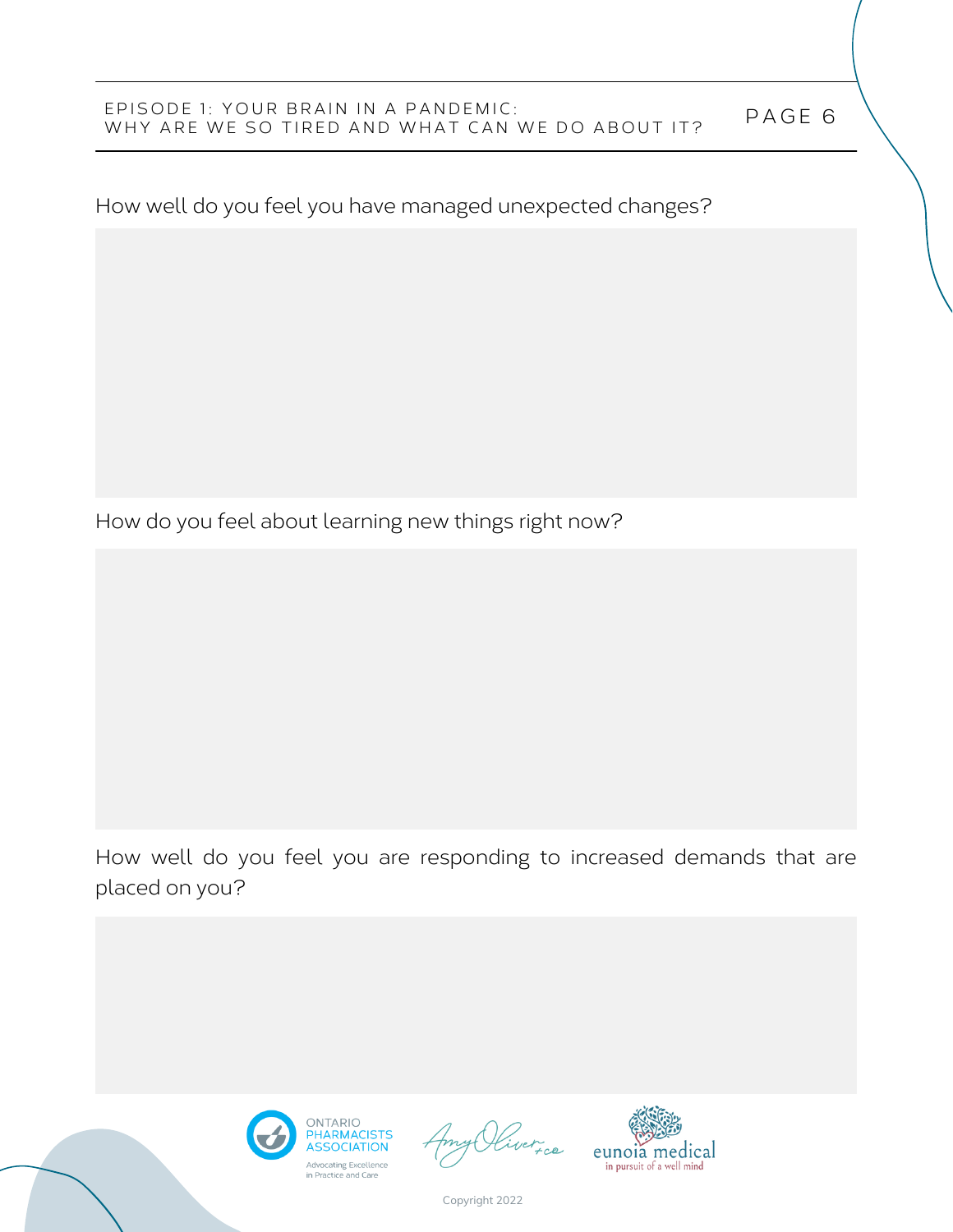#### P AGE 7 EPISODE 1: YOUR BRAIN IN A PANDEMIC: WHY ARE WE SO TIRED AND WHAT CAN WE DO ABOUT IT?

Describe how you feel you are responding to sensory information?

What impact has the pandemic had on your ability to prioritize tasks?



Quer<sub>ica</sub>

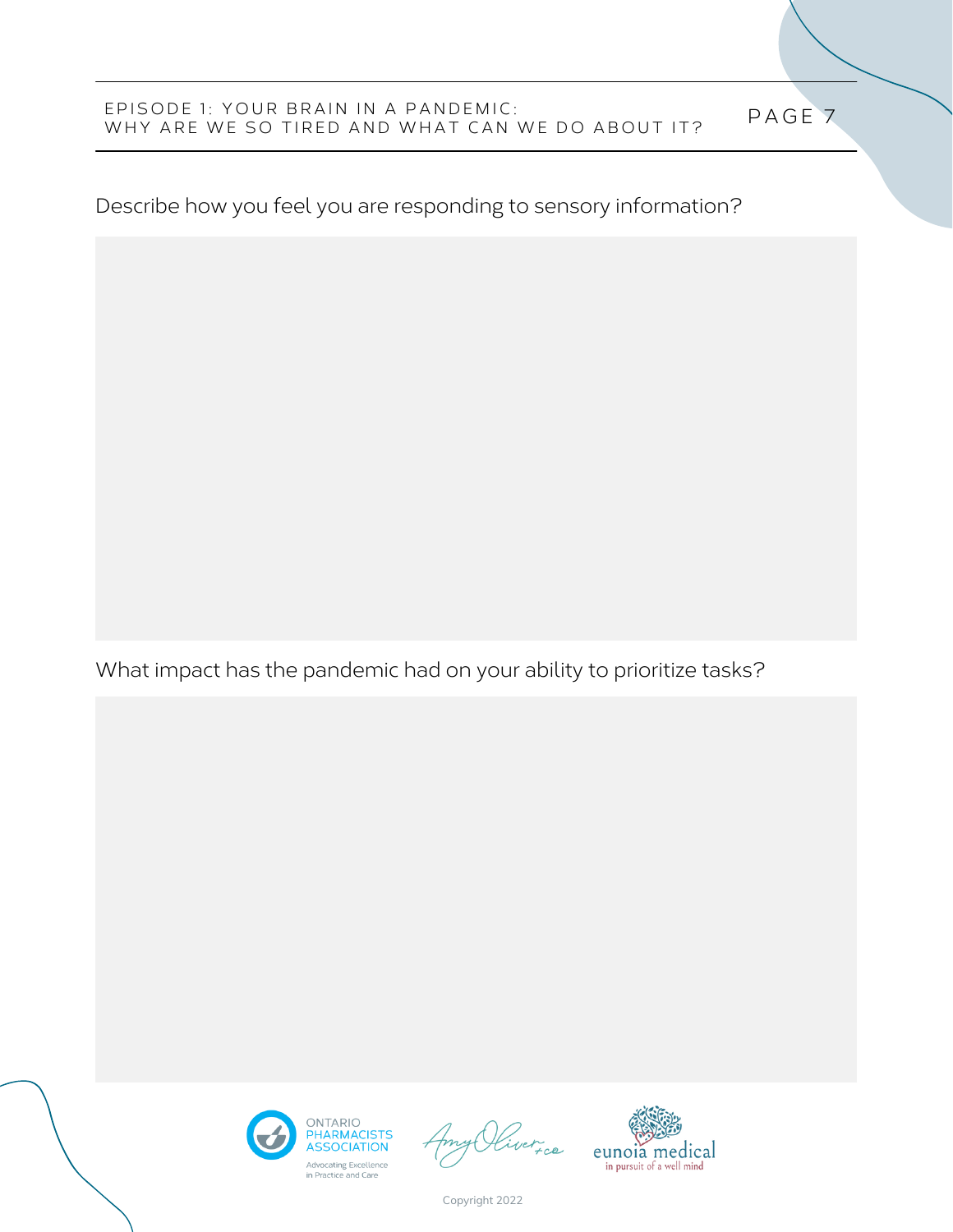### P AGE 8 EPISODE 1: YOUR BRAIN IN A PANDEMIC: WHY ARE WE SO TIRED AND WHAT CAN WE DO ABOUT IT?

### PLAN YOUR STRATEGIES TO MOVE FORWARD.

What could healthy boundaries around stressful stimuli look like for you?

How reasonable is it for you to limit stressful stimuli first thing in the morning and before you go to bed? What could you do at these times instead?

What is one small, realistic way to increase your physical movement throughout the day?



ver ce

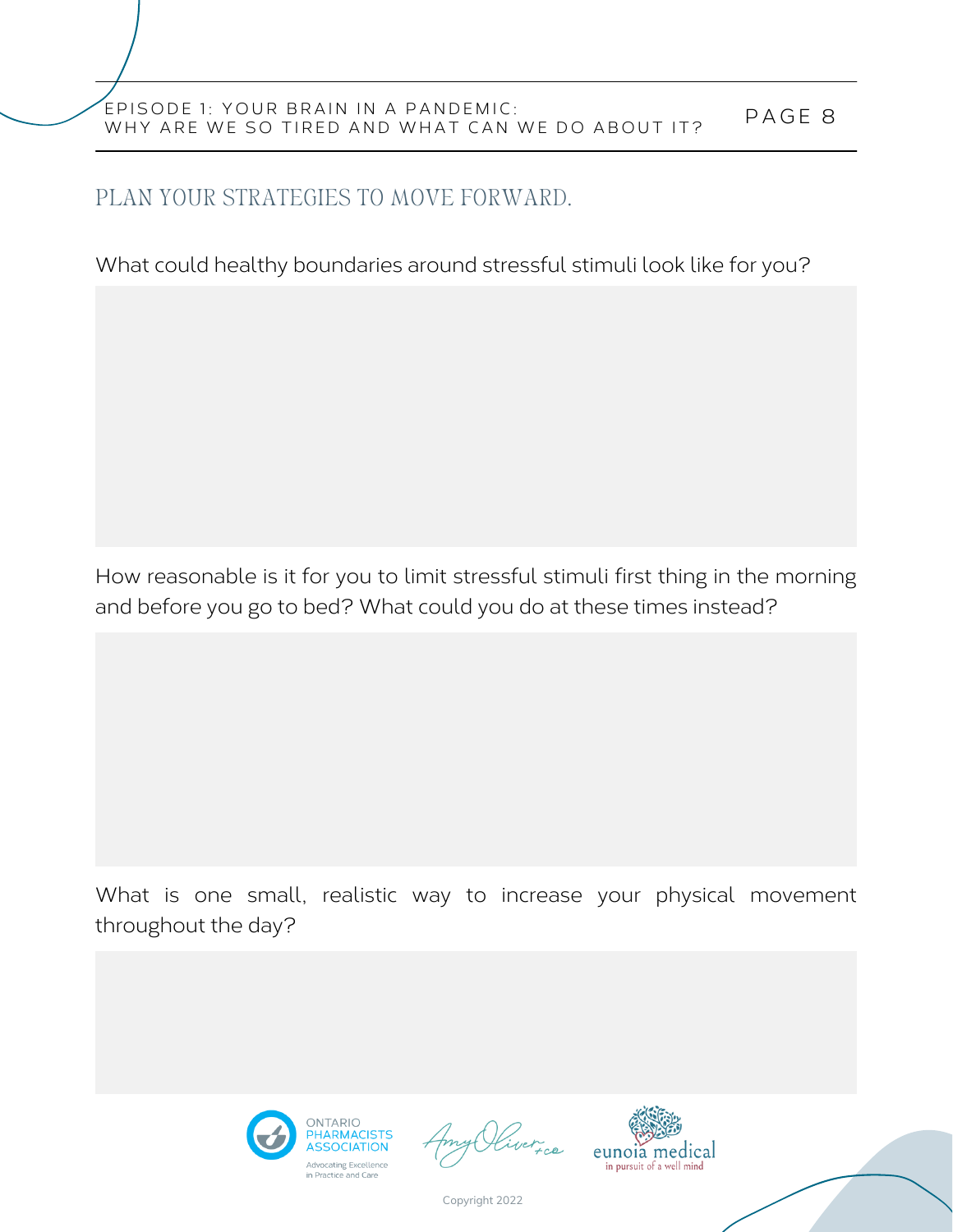### P AGE 9 EPISODE 1: YOUR BRAIN IN A PANDEMIC: WHY ARE WE SO TIRED AND WHAT CAN WE DO ABOUT IT?

How do you feel about the quality of your sleep habits? If you could make one adjustment, what could it be?

Based on these reflections what is one specific thing you can commit to now to care for yourself and continue moving forward?

When and how will you do this?



ver ce

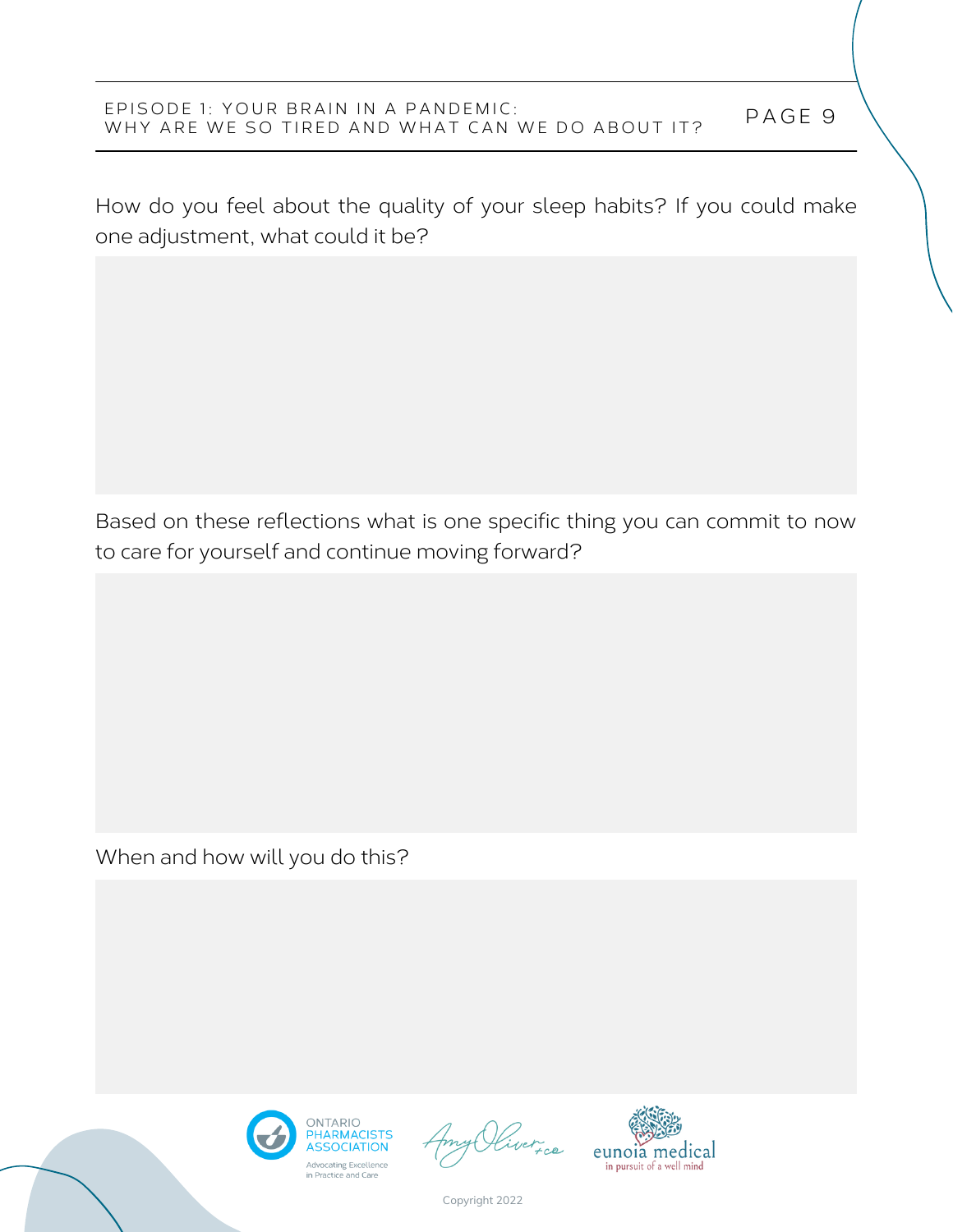#### PAGE 10 EPISODE 1: YOUR BRAIN IN A PANDEMIC: WHY ARE WE SO TIRED AND WHAT CAN WE DO ABOUT IT?

Bios

### AMY OLIVER MBA, BSCPH, RPH, PMP, CLC

Amy Oliver is an experienced healthcare executive. She is president of Amy Oliver + Co, offering trusted advisory services and professional coaching to practice owners, leaders, academics, and organizations in health and social sectors.

Amy holds an MBA with a dual concentration in Organizational Leadership and Health Administration. She is a pharmacist, a Certified Leadership Coach, and a globally certified Project Management Professional. Amy holds certificates in Emotional Intelligence and Advanced Strategic Management and Leadership.

Amy has won multiple health sector and leadership awards and most recently has been selected as a member of the prestigious 2020 Governor General Canadian Leadership Conference.



CONNECT: c: 204.292.0663 e: amy@amyoliver.ca w: amyoliver.ca